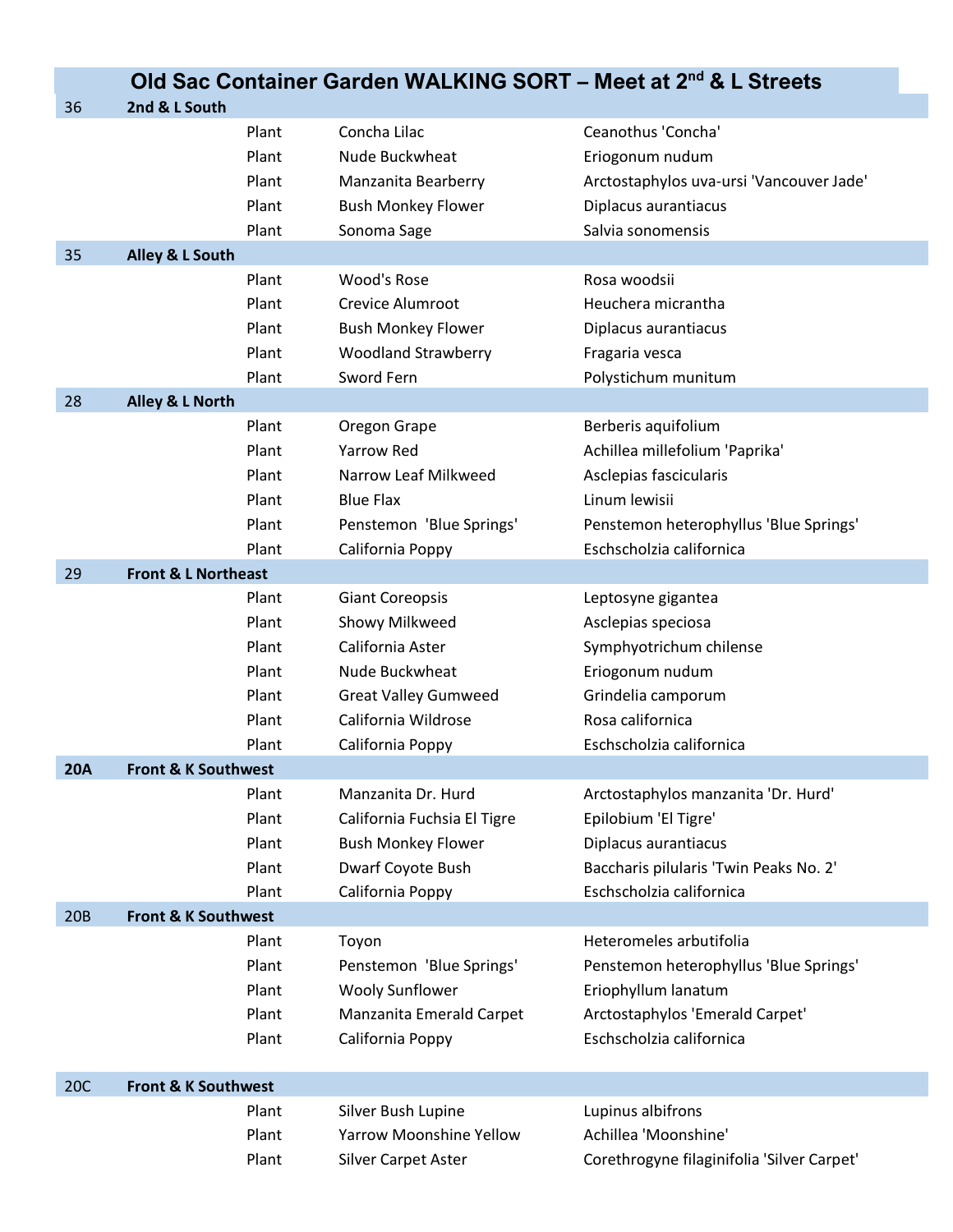|                 | Plant                          | Monkeyflower Sangria             | Mimulus 'Sangria'                          |
|-----------------|--------------------------------|----------------------------------|--------------------------------------------|
|                 | Plant                          | Penstemon Margarita Bop          | Penstemon heterophyllus 'Margarita Bop'    |
|                 | Plant                          | California Poppy                 | Eschscholzia californica                   |
| <b>20D</b>      | <b>Front &amp; K Southwest</b> |                                  |                                            |
|                 | Plant                          | Silver Bush Lupine               | Lupinus albifrons                          |
|                 | Plant                          | California Fuchsia Sierra Salmon | Epilobium canum 'Sierra Salmon'            |
|                 | Plant                          | Manzanita Emerald Carpet         | Arctostaphylos 'Emerald Carpet'            |
|                 | Plant                          | <b>Coastal Tarweed</b>           | Hemizonia corymbosa / Deinandra corymbosa  |
|                 | Plant                          | Bee's Bliss Sage                 | Salvia x 'Bee's Bliss'                     |
|                 | Plant                          | <b>Cliff Maids</b>               | Lewisia cotyledon                          |
| 17A             | <b>Front &amp; K Northwest</b> |                                  |                                            |
|                 | Plant                          | Toyon                            | Heteromeles arbutifolia                    |
|                 | Plant                          | <b>Wooly Sunflower</b>           | Eriophyllum lanatum                        |
|                 | Plant                          | <b>Bush Monkey Flower</b>        | Diplacus aurantiacus                       |
|                 | Plant                          | Manzanita Emerald Carpet         | Arctostaphylos 'Emerald Carpet'            |
|                 | Plant                          | California Poppy                 | Eschscholzia californica                   |
| 17B             | <b>Front &amp; K Northwest</b> |                                  |                                            |
|                 | Plant                          | Manzanita Dr. Hurd               | Arctostaphylos manzanita 'Dr. Hurd'        |
|                 | Plant                          | Penstemon 'Blue Springs'         | Penstemon heterophyllus 'Blue Springs'     |
|                 | Plant                          | California Fuchsia Sierra Salmon | Epilobium canum 'Sierra Salmon'            |
|                 | Plant                          | Dwarf Coyote Bush                | Baccharis pilularis 'Twin Peaks No. 2'     |
|                 | Plant                          | California Poppy                 | Eschscholzia californica                   |
| 17C             | <b>Front &amp; K Northwest</b> |                                  |                                            |
|                 | Plant                          | Silver Bush Lupine               | Lupinus albifrons                          |
|                 | Plant                          | Monkeyflower Sangria             | Mimulus 'Sangria'                          |
|                 | Plant                          | <b>Yarrow Moonshine Yellow</b>   | Achillea 'Moonshine'                       |
|                 | Plant                          | California Fuchsia El Tigre      | Epilobium 'El Tigre'                       |
|                 | Plant                          | Manzanita Bearberry              | Arctostaphylos uva-ursi 'Vancouver Jade'   |
|                 | Plant                          | Penstemon Margarita Bop          | Penstemon heterophyllus 'Margarita Bop'    |
| 17 <sub>D</sub> | <b>Front &amp; K Northwest</b> |                                  |                                            |
|                 | Plant                          | Silver Bush Lupine               | Lupinus albifrons                          |
|                 | Plant                          | <b>Coastal Tarweed</b>           | Hemizonia corymbosa / Deinandra corymbosa  |
|                 | Plant                          | Bee's Bliss Sage                 | Salvia x 'Bee's Bliss'                     |
|                 | Plant                          | <b>Cliff Maids</b>               | Lewisia cotyledon                          |
|                 | Plant                          | Yarrow White                     | Achillea millefolium                       |
|                 | Plant                          | <b>Silver Carpet Aster</b>       | Corethrogyne filaginifolia 'Silver Carpet' |
|                 | Plant                          | California Poppy                 | Eschscholzia californica                   |
|                 |                                |                                  |                                            |
| 16              | <b>Front &amp; K Northeast</b> |                                  |                                            |
|                 | Plant                          | Toyon                            | Heteromeles arbutifolia                    |
|                 | Plant                          | Manzanita Bearberry              | Arctostaphylos uva-ursi 'Vancouver Jade'   |
|                 | Plant                          | California Fuchsia Calistoga     | Epilobium 'Calistoga'                      |
|                 | Plant                          | Yarrow White                     | Achillea millefolium                       |
|                 | Plant                          | Monkeyflower Fiesta Marigold     | Mimulus 'Fiesta Marigold'                  |
|                 | Plant                          | California Poppy                 | Eschscholzia californica                   |